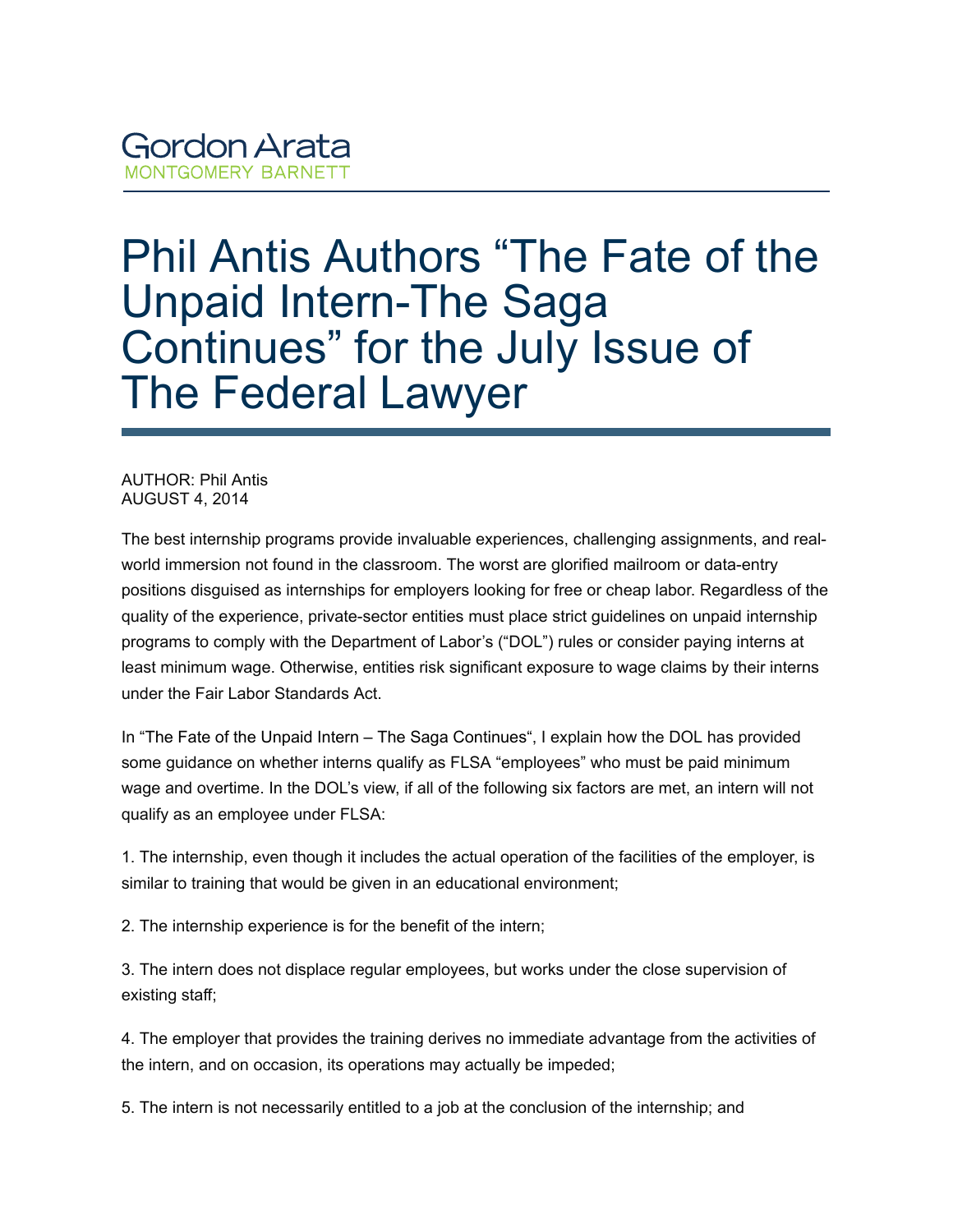

6. The employer and the intern understand that the intern is not entitled to wages for the time spent in the internship.

Unfortunately, there is not much guidance from federal courts on the application of these factors, and the opinions that do exist are inconsistent. What's an employer to do? Class action suits by interns are increasing in frequency, and FLSA liability can be significant, especially on a classwide basis. In my article, I suggest that the DOL consider adopting a specific safe-harbor exemption that allows legitimate internship and externship programs to continue providing exposure and opportunity to students and others interested in a new field.

In the face of this uncertainty, employers can manage the risk of wage claims from their interns. Strict adherence to the DOL's six-factor test does not assure protection, but compliance with the six-factor test should be the goal. Employers with unpaid internship programs should, at the minimum:

• Provide skills training that can be used in multiple settings, as opposed to skills particular to one employer's operation;

• Ensure the intern does not perform the routine work of the business on a regular and recurring basis, and the business is not dependent upon the intern;

• Provide job shadowing opportunities (as opposed to replacing or substituting for regular employees) that allow an intern to learn under the constant supervision of regular employees, and not the same level of supervision as the regular workforce;

• Record that its operations are impeded by the intern, for example, that existing employees spend time supervising and training, causing some loss of production or duplication of effort;

• Make the program a fixed duration, established prior to the outset;

• Not use the internship as a trial period for regular employment at the conclusion of the internship period; and

• Document a clear understanding and acknowledgment that the intern does not expect wages or compensation for the internship.

Internship program guidelines should be in writing, including a description of the responsibilities and duties of both the entity and the interns, and be acknowledged by the interns.